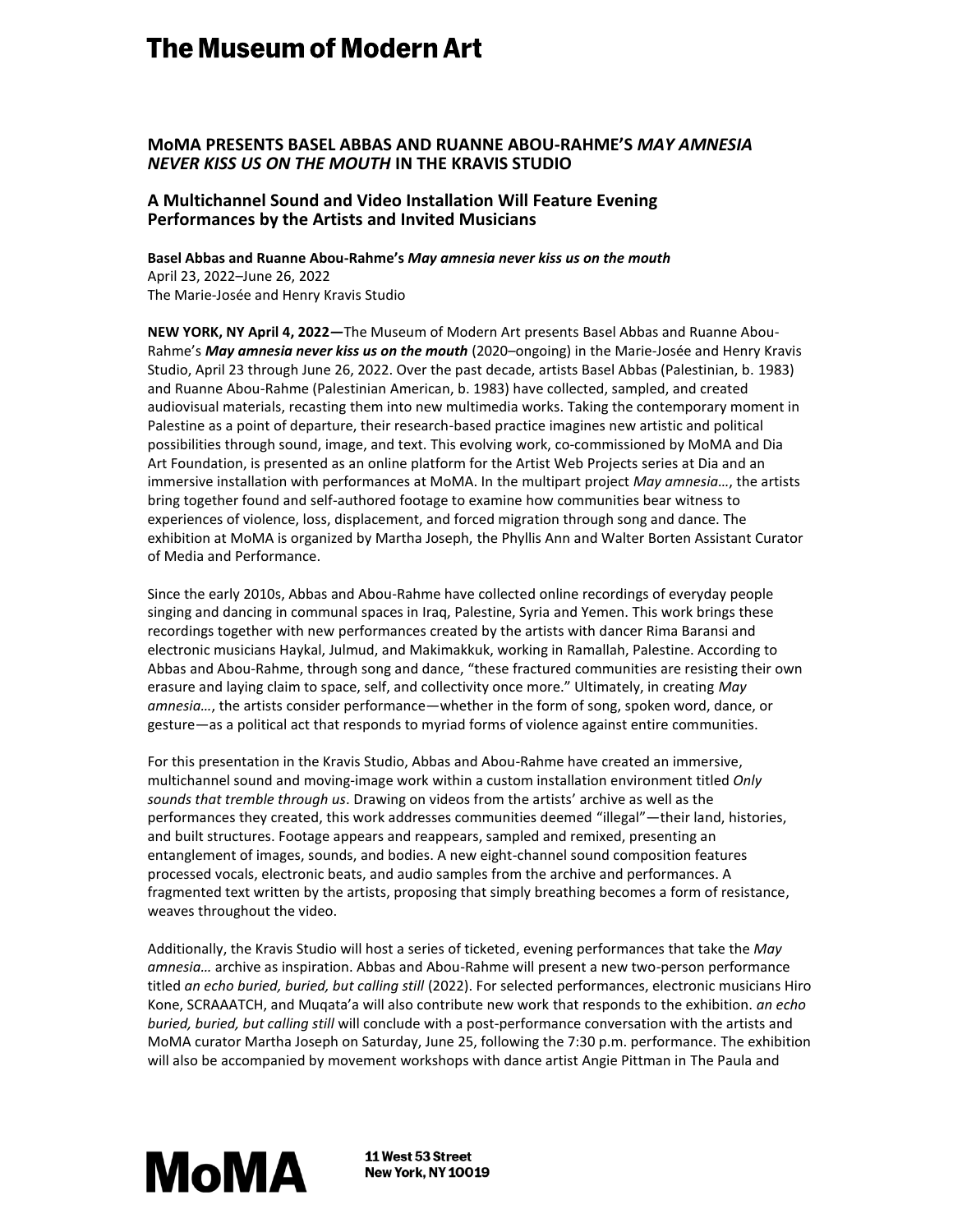James Crown Creativity Lab on April 27 and 30 and an evening of video and conversation on June 13 as a Modern Mondays event (details to be announced).

#### **PERFORMANCE SCHEDULE:**

## **Saturday, June 4, 7:30 p.m.**

## **Hiro Kone**

Hiro Kone is the project of New York–based musician and producer Nicky Mao. She uses a combination of hardware, synths, and modular to cultivate her sound—a visceral meditation on rhythm, noise, and melody that characterizes her releases on leading experimental labels including DAIS Records and BANK Records. Responding to the precariousness of humanity, Kone's cascades of twisted field recordings find a partner in the effervescent current of synthesis and, in the process, forge new sonic terrains.

## **Sunday, June 5, 7:30 p.m.**

## **SCRAAATCH**

E. Jane and chukwumaa (aka MHYSA and lawd knows) of SCRAAATCH create multimedia performances, experimental music, and hybrid DJ sets. They focus on Black diasporic intra-communication, generational traumas, social upheaval, and the social conditions of urban environments. SCRAAATCH sources sounds, images, and physical objects that represent ever-morphing urban and digital landscapes, reflecting on the sociopolitical dynamics within these spaces.

## **Saturday, June 11, 7:30 p.m.**

## **Muqata'a**

Muqata'a is an electronic musician based in Ramallah, Palestine. Produced using sampled material, field recordings, and electronic devices, the results range between harsh beats, abstract tones, and glitch. He cofounded the Ramallah Underground Collective (2002–09), and is part of the sound and image performance group Tashweesh alongside artists Basel Abbas and Ruanne Abou-Rahme.

**Sunday, June 12, 7:30 p.m. Jam session with Basel Abbas, Ruanne Abou-Rahme, Hiro Kone, and Muqata'a**

**Thursday, June 23, 7:30 p.m. Basel Abbas and Ruanne Abou-Rahme's** *an echo buried, buried, but calling still*

**Saturday, June 25, 7:30 p.m.**

**Basel Abbas and Ruanne Abou-Rahme's** *an echo buried, buried, but calling still* This performance will conclude with a conversation with the artists and MoMA curator Martha Joseph.

## **Sunday, June 26, 7:30 p.m. Basel Abbas and Ruanne Abou-Rahme's** *an echo buried, buried, but calling still*

Capacity is limited; tickets may be purchased on [moma.org](https://www.moma.org/calendar/programs/214) beginning one month before each performance date.

## **ABOUT THE ARTISTS**

Basel Abbas was born in Nicosia, Cyprus, in 1983. Ruanne Abou-Rahme was born in Boston in 1983. They have exhibited internationally, most recently at the Art Institute of Chicago (2021), the Centraal Museum, Utrecht, Netherlands (2020), Proyectos Ultravioleta, Guatemala City (2019), and Disjecta, Portland, Oregon (2019). Their work has additionally been featured in solo exhibitions at Kunstverein Hamburg (2018), Alt Bomontiada, Istanbul (2017), the Office for Contemporary Art, Oslo (2015), the Institute of